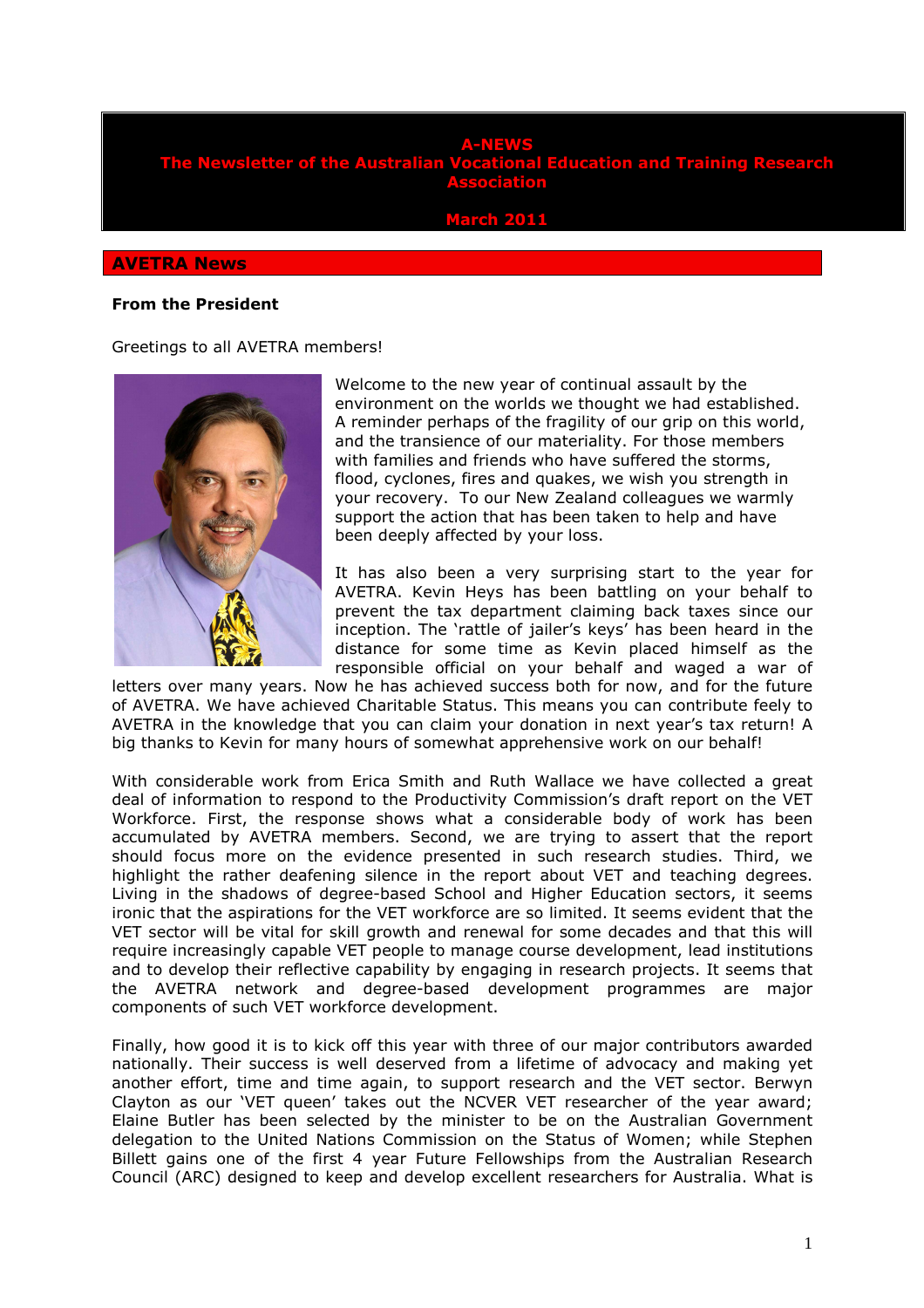particularly noteworthy for the field of vocational education research is that this was the only Future Fellowship awarded in the discipline of education. Hence, although the standing of Australian vocation education research has long been acknowledged internationally, this award indicates its standing with the field of education in Australia, where it has struggled to have the same standing as other sectors. Congratulations to them and a thank you for their efforts to keep our research sector in the spotlight!

So set your targets. We need researchers in our community to follow in these footsteps and move our community onwards. Perhaps this is good time to review what your research goals are – what is your VET project? What are the critical questions we need to know the answers to? What research questions should we be focusing on if we want to make a difference - if we want to produce evidence that policy makers will have to accommodate?

The New Year is always a good time to reset our strategy.

I wish you all good researching!

*Llandis Barratt-Pugh President of AVETRA, Edith Cowan University, March, 2011.* 

### **AVETRA News**

### **AVETRA 2011 Conference news**

The AVETRA (Australian Vocational Education and Training Research Association) 14<sup>th</sup> Annual Conference will be held on 28-29 April 2011 at the Rendezvous Hotel in Melbourne (pre-conference workshops on 27 April at Victoria University).

Themed *Research in VET: Janus – reflecting back, projecting forward,* the conference will be structured around the following broad themes:

- The tertiary sector Rethinking pedagogies and pathways
- VET work and VET workers
- Reflecting back...lessons for the future?
- Access and success learner engagement
- Skilling for a sustainable future
- New researchers.

Pre-Conference Workshops will be held on 27 April 2011.

During the following two days the conference will be packed with addresses from keynote speakers, some refereed papers, workshops, symposia, the welcome reception and the conference dinner.

Early bird closes 15<sup>th</sup> March, 2011 - so hurry! Also, a **special offer** for full-time students has been announced – register 3 full-time students and they receive a 25% discount! Conditions apply – please contact the conference secretariat at avetra@conferenceaction.com.au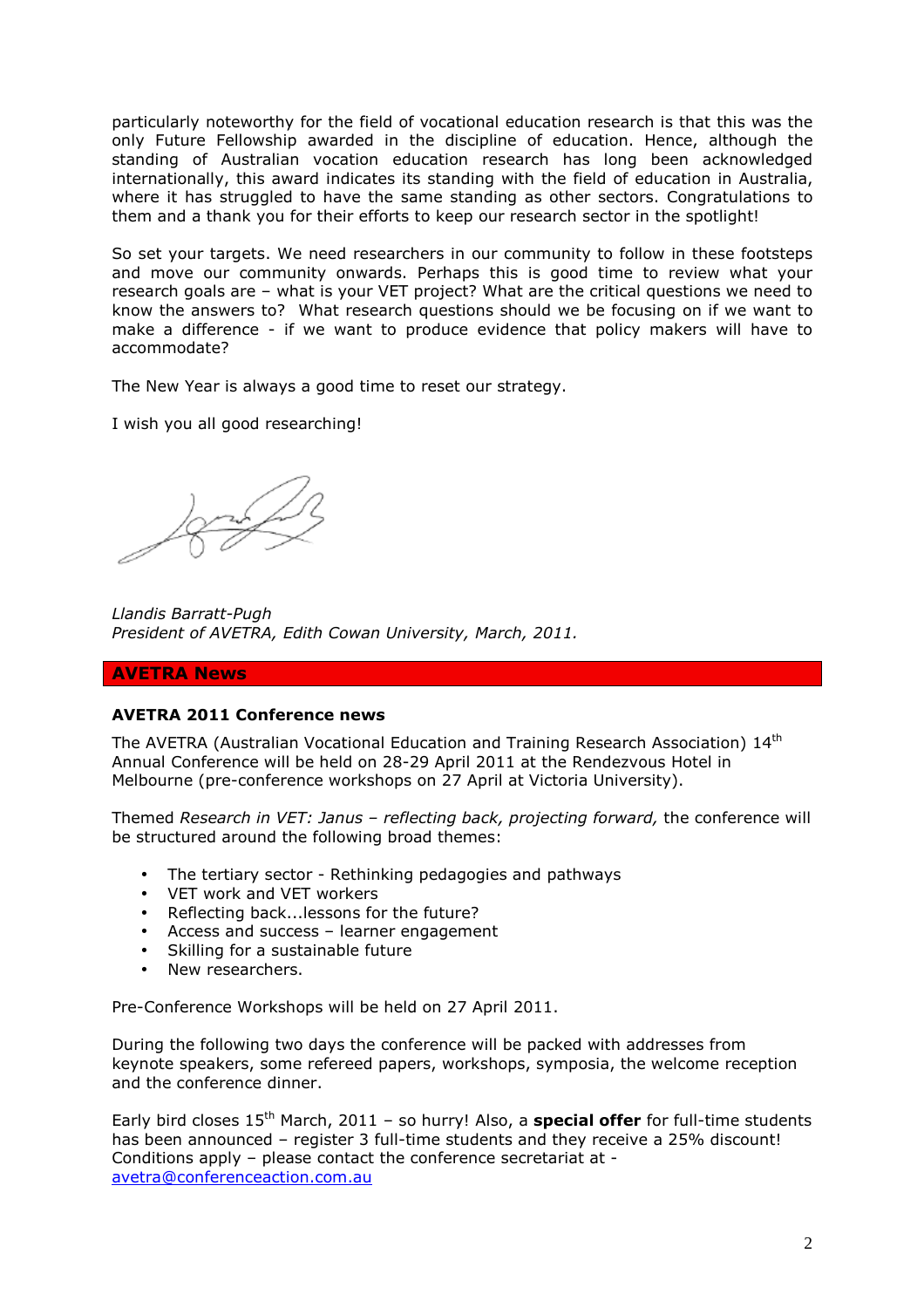Sponsorship opportunities are still available. For more information, including details on sponsorship, registration and keynote speakers, visit http://avetra.org.au/annualconference

# **AVETRA member news**



Two distinguished AVETRA members have been recognised for their contributions to research and their communities.

*Elaine Butler* - has been chosen as one of three extraordinary women to represent the Australian community on the Australian Government delegation to the United Nations Commission on the Status of Women. The priority theme is access and participation of women and girls in education, training, science and technology, including for the promotion of women's equal access to full employment and decent work. The Minister for the Status of Women, Kate Ellis, praised Elaine's advocacy and research and is an excellent representative for Australia.



**Stephen Billett** - has received one of the inaugural Australian Research Council (ARC) Future Fellowships for the next four years. The Future Fellowships aim to promote research in areas of critical national importance by giving outstanding researchers incentives to conduct their research in Australia by attracting and retaining the best and brightest mid-career researchers.

President of AVETRA, Llandis Barratt-Pugh congratulated Elaine and Stephen for this much deserved national recognition of their considerable and sustained research talents and for continuing to place VET research at the fore-front of the government agenda.

### *Phil Loveder, NCVER*

# **Journal ranking survey**

The on-line survey of AVETRA members of their views about the ERA and AVETRA journal rankings has concluded, with 50 participants. I would like to thank AVETRA members for their interest in this survey which has yielded some very interesting results. The results will be communicated to AVETRA members when they have been fully analysed.

*Erica Smith, University of Ballarat*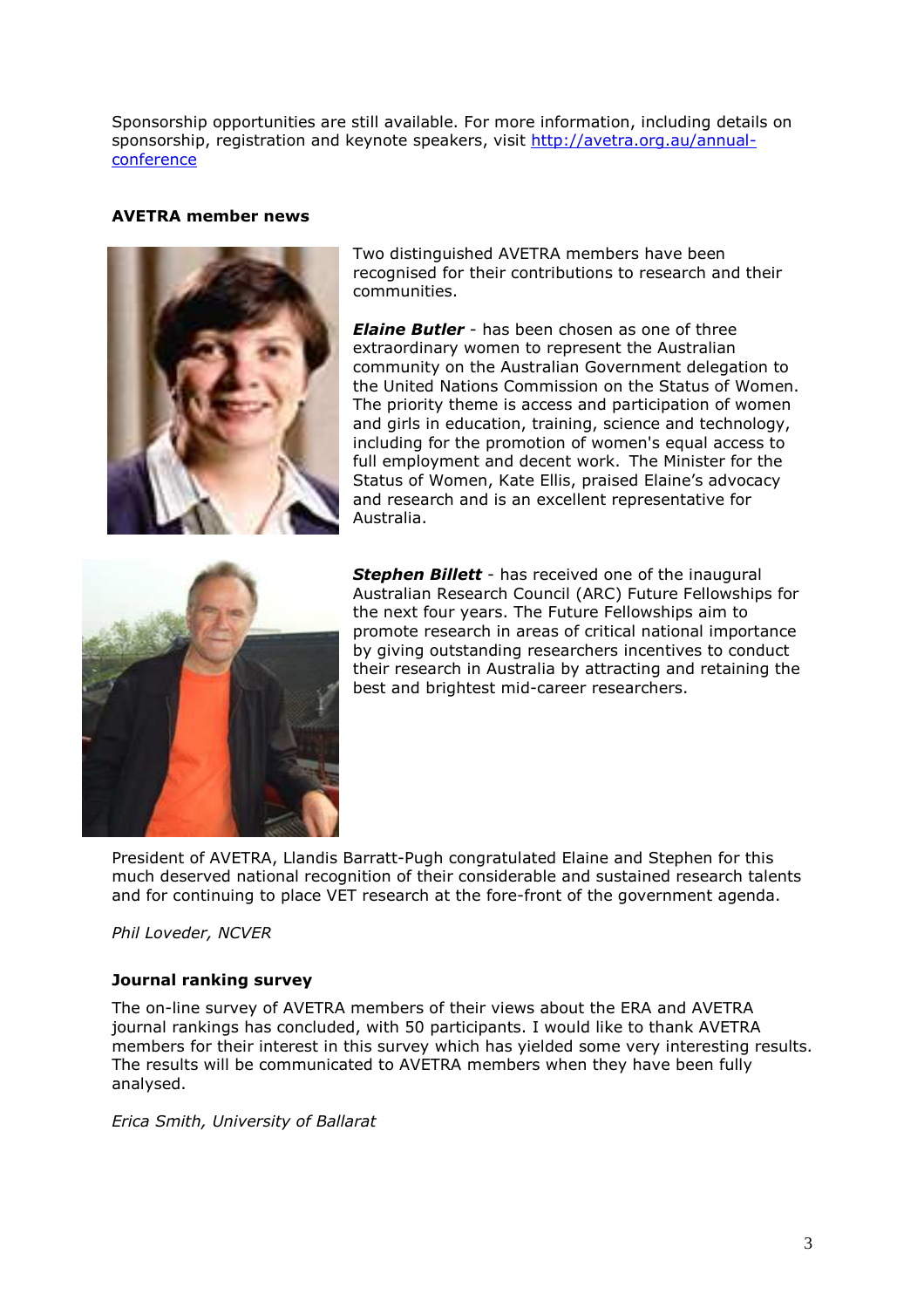### **Research and VET News**

# **A MINUTE WITH Berwyn Clayton**



Berwyn Clayton is the Director of the Work-based Education Research Centre at Victoria University. She has over 25 years experience as a practitioner-researcher in the VET sector. A founding member of AVETRA, Berwyn was the Association's president from 2000-2004. In 2001 she was made a Fellow of the Australian College of Educators for her services to education and vocational education research and in 2011 has received the NCVER Researcher of the Year Award.

**I first got interested in VET research in** the mid 1980s when I was involved in an initiative to address student attrition from courses at Bruce TAFE in the ACT. I learned at that time just how effective research could be in supporting policy renewal and improvements in teaching and administrative practice.

**Two people who inspired me most to conduct research** were Martha Kinsman, Associate Director, Canberra Institute of Technology and Peter Thomson, the deputy at the TAFE National Centre for Research and Development (now NCVER). Both actively supported my research development and provided me with the essential opportunities to 'do some research'.

**The areas of VET research that interest me most are** the VET workforce and its work, VET pedagogy, organisational capability and professional development.

**Methodologies that I have used are** generally qualitative; however I also have undertaken a number of studies using mixed methods. Words and pictures seem to work well with many end-users, while others prefer something more concrete. Together they can be a quite powerful tool in influencing thinking.

**The most interesting piece of VET research I conducted was** on cultures and structures in Australian RTOs. Undertaken as part of the *Supporting VET providers in building capability for the future* consortium research program, this research revealed to me just how incredibly fascinating and complex the organisations are which operate in our sector. Our research also highlighted how people struggle with this complexity and achieve great things despite it.

**Currently I am researching** professional obsolescence – defined in simple terms as the loss of once-held knowledge and/or the failure to keep up to date with new knowledge and skills as they emerge. It is a particular issue for people working in fields where technological change is constant. Our research team is interested to investigate how particular professions and knowledge-based organisations deal with the problem as the topic is directly related to the maintenance of vocational currency for teachers working in VET.

*Each edition of AVETRA News will feature a special interview with a VET researcher. If you are interested in being featured or you know someone who might – please get in touch with either Sarojni Choy or Phil Loveder.*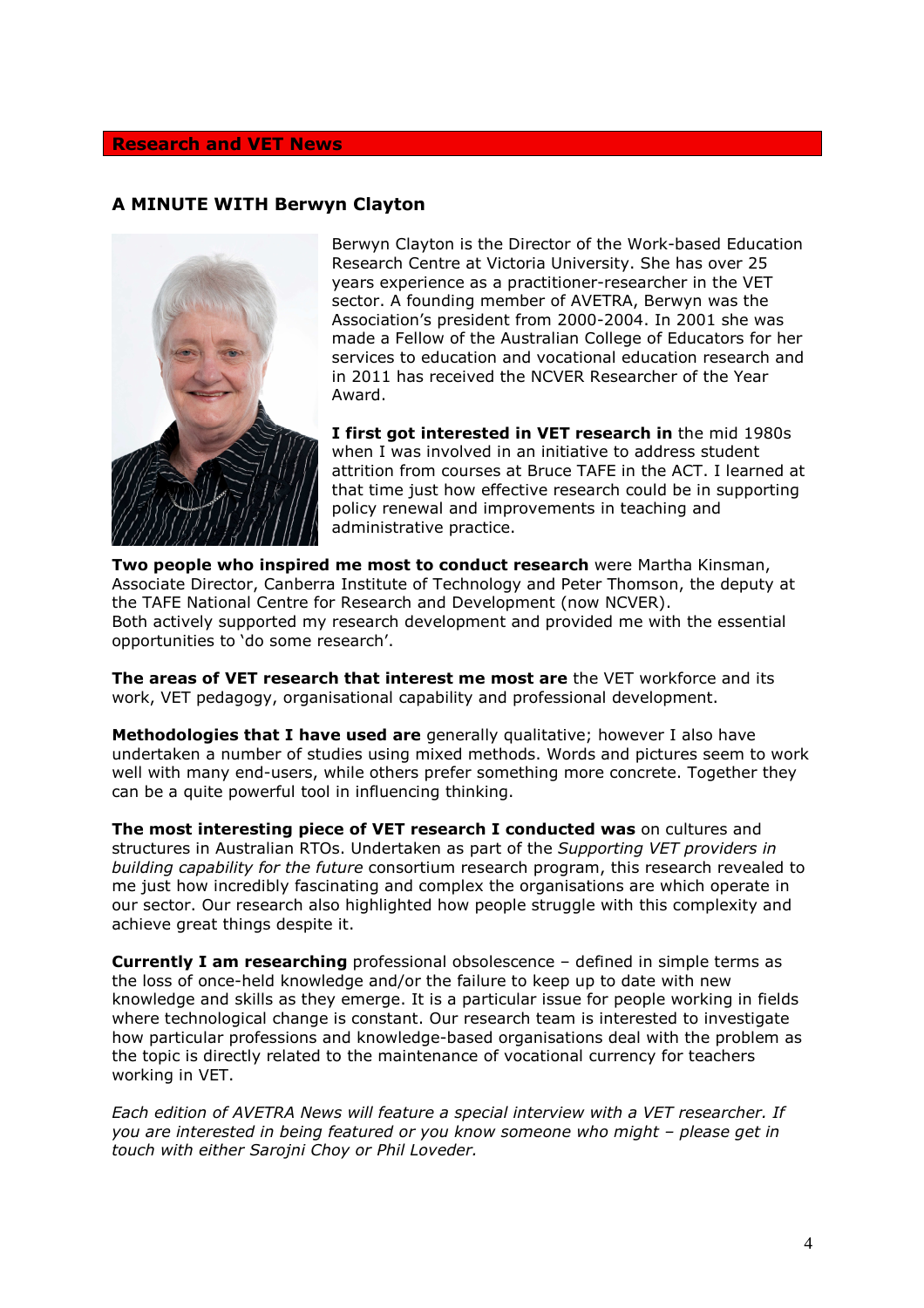### **Conferences and other Events**

#### **Interconnected tertiary education – Stronger pathways across Higher Education and VET for increased participation, Crowne Promenade Hotel, Melbourne, 30- 31 March, 2011**

With large-scale changes imminent, this conference will discuss challenges, share success stories and create visions for the future of tertiary education in Australia.

The program will include:

- Up-to-date information on how TEQSA and the Australian Qualifications Framework Council are working to strengthen pathways between VET and Higher Education
- How different stakeholders define an interconnected tertiary education system and plan to make the most of the current good will around collaboration
- Ways to overcome division in the tertiary education system in order to support diverse student pathways, increase regional participation and develop sustainable partnerships
- Methods for working with industry and community; aligning pathways with outcomes

More information available at - http://www.interconnectededucation.com

### **The 9th Annual Higher Education Summit, Sofitel Hotel, Brisbane, 27-29 April, 2011**

With the sector-wide changes imminent, the agenda focuses on the key issues impacting the sector such as the student demand model and the solutions and strategies to prepare for these changes. Details at: http://www.highereducationsummit.com.au

### **Gaining the Edge – Outcomes, Equity and Innovation, Victorian TAFE Association, 3-4 May, 2011, Hilton on the Park, Melbourne**

Details on the conference will be released shortly. Go to the following website for more detail - www.vta/vic/edu/au/?Name+Events\_State\_Conference

### **VET Teaching 2011 Conference, Brisbane Convention and Exhibition Centre, 24 – 25 May, 2011**

This year's celebration of the VET professional provides opportunities for practitioners to once again promote their successes, network with peers and engage with fellow practitioners on key issues impacting on the VET workforce and the place of VET in the tertiary sector. Further details at: http://www.vetteaching.com.au

### **Advance Notice of the 4th International INAP Conference (International Network on Innovative Apprenticeship), Beijing, 26-27, May, 2011**

The conference theme is 'Ensuring Acquisition of Expertise: Apprenticeship in the modern economy'. Full details are available at www.innovative-apprenticeship.net, or contact Erica Smith the Australian INAP network co-ordinator on e.smith@ballarat.edu.au or (03) 5327 9665.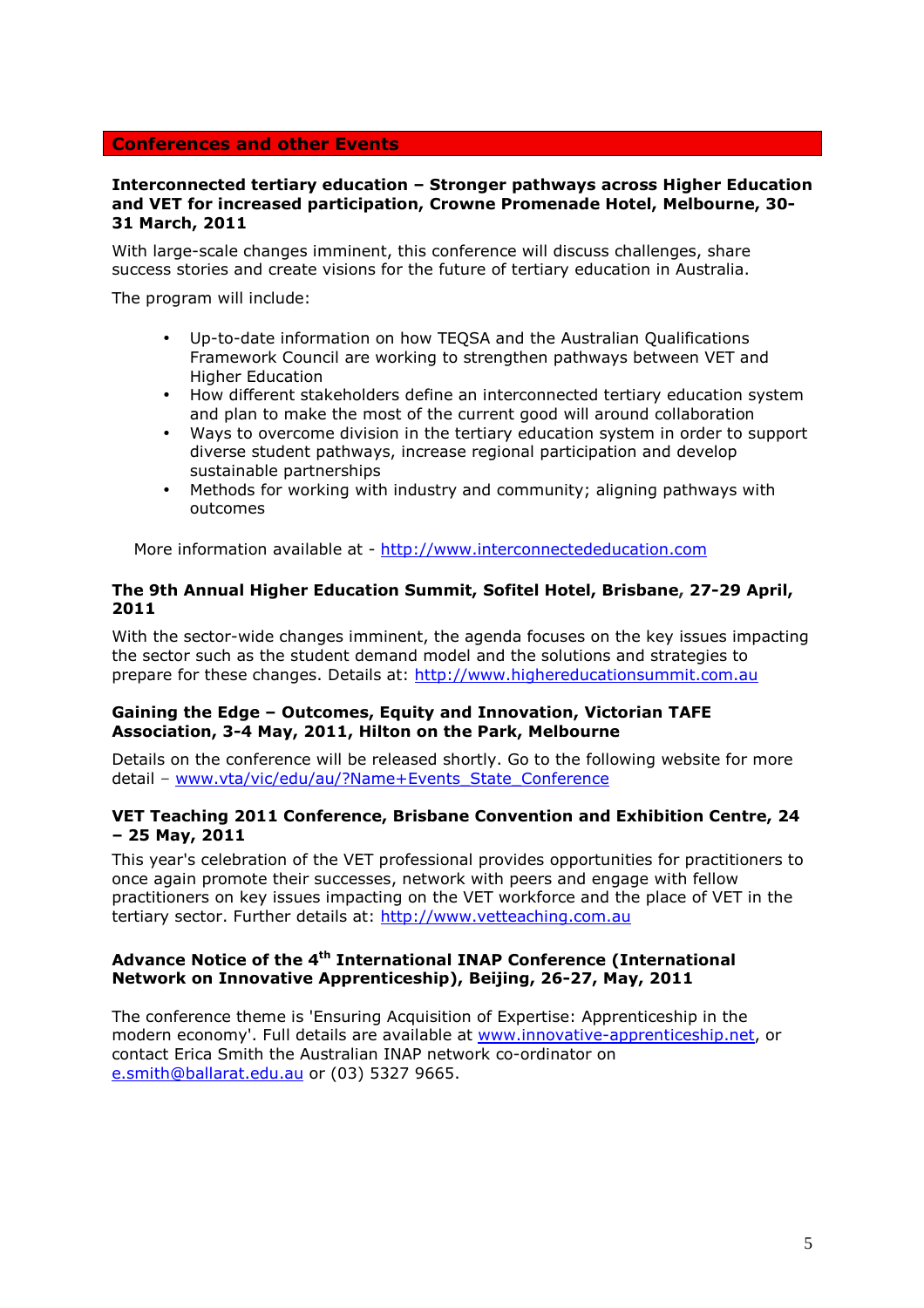# **AERC Conference, Toronto, Ontario Canada June 10** ‐**12, 2011, Pre-Conferences on 9 June, 2011**

The 52<sup>nd</sup> Annual Adult Education Research Conference and the 30<sup>th</sup> National Conference of the Canadian Association for the Study of Adult Education (Association Canadienne pour l'Études De l'Éducation des Adultes) will be a joint conference sponsored by the Ontario Institute for Studies in Education, University of Toronto.

Further details can be found on the AERC website at http://www.adulterc.org/, and on the CASAE/ACÉÉA website at http://www.oise.utoronto.ca/CASAE/

#### **2011 Forum for Access and Continuing Education (FACE) Annual Conference, 'Lifelong learning and community development', Glasgow, Scotland, 29 June – 1 July, 2011**

The FACE 2011 conference is hosted by the Centre for Research and Development in Lifelong Learning at the University of Glasgow. The four key themes of the conference are:

- Higher Education provision and its contribution to community development: contributions may be economic, social, health-related, environmental or cultural, or a combination of one or more of these. 'Community' in this context may vary from one small discrete group through to a whole region.
- *Aimhigher* and its Legacy: whilst this is a particular concern in England, papers are invited also from other parts of the world where there are similar initiatives: these may take the form of reflective pieces from an external perspective.
- The role of Qualifications Frameworks and Accreditation of Prior Learning (APL) within community settings.
- Universities and their regional and local role within contracting economies.

Abstracts of up to 200 words (in the case of roundtables up to 1000 words) should be sent via the submission form by **28th March 2011**. Further details can be found at: http://www.f-a-c-e.org.uk/conferences.html

# **Australian Literacy Educator's Association National Conference 8-11, July, 2011**

A conference designed to support educators to meet the literacy challenges and opportunities of a networked, multilingual and culturally diverse literacy landscape. Further details at: http://www.alea2011.com

### **20th National Vocational Education and Training Research Conference (No Frills), North Coast TAFE, 13-15 July, 2011**

Sponsored jointly by NCVER and North Coast TAFE, this annual conference is considered one of the best value events on the research calendar. It provides an excellent forum for those in vocational education and training research to network, present and discuss papers on current or recently completed work. Further details at: http://www.ncver.edu.au/newsevents/events.html

# **7 th Research Work and Learning Conference, Shanghai, PRC, 4-7 December, 2011**

More information about this conference will be available shortly at: http://www.rwlecnu.org

# **2012 RC33 Eighth International Conference on Social Science Methodology**

The RC33 Eighth International Social Science Methodology will be held in Sydney, Australia. The dates for the conference are 9 - 13 July, 2012. Details at http://www.acspri.org.au/conference2012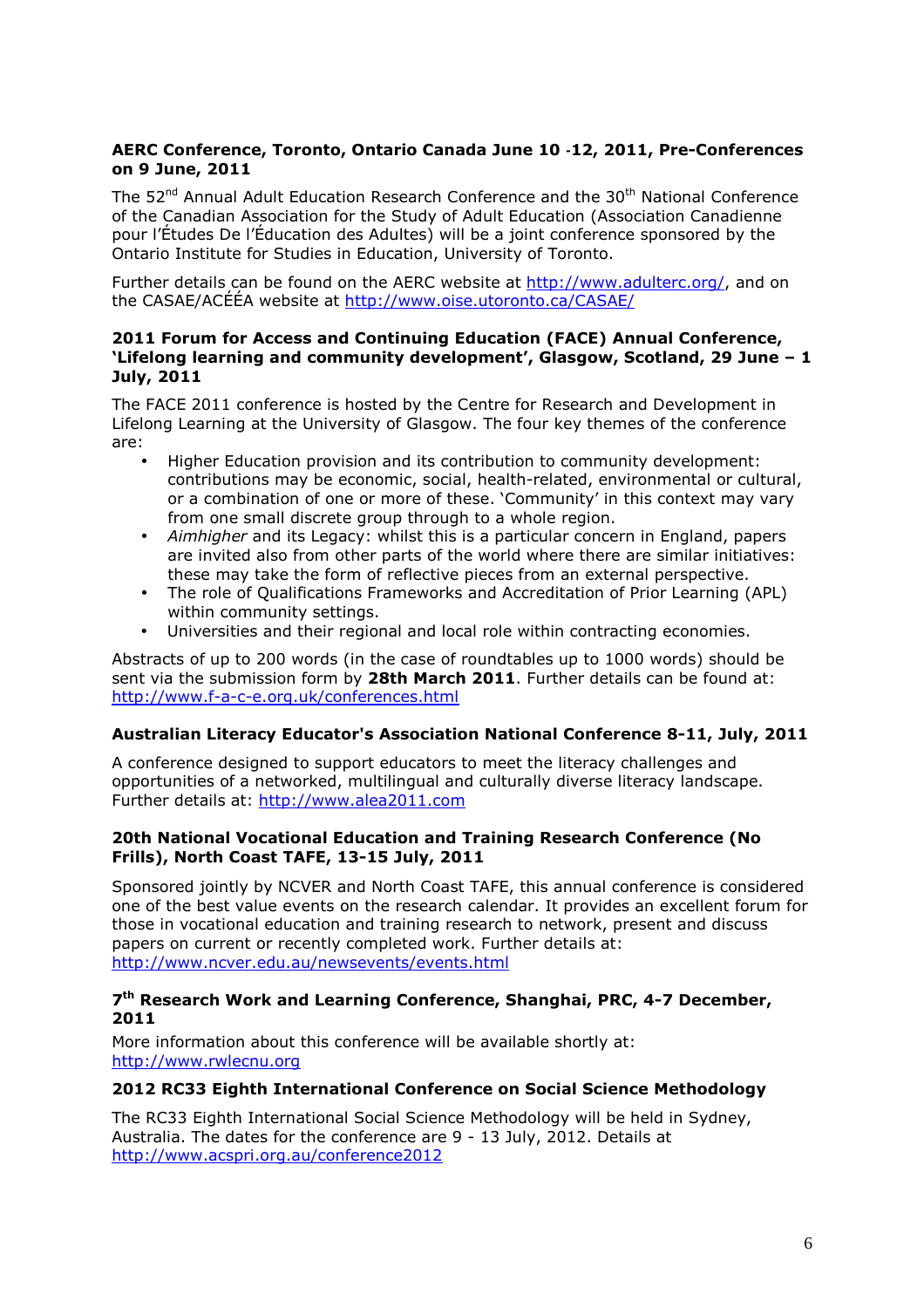### **Recent Publications**

#### **Whiteness at work in vocational training in Australia. New Directions for Adult and Continuing Education, 2010. Vol 125, Spring, 41-51, Sue Shore.**

This chapter explores how socio-historical, occupational and organisational discourses structure vocational opportunity in racialised ways and how this manifests in the everyday practices of vocational educators. The findings pose challenges for the content of undergraduate programs for vocational educators.

### **Responding to changing skill demands: training packages and accredited courses. NCVER, Josie Misko, 2011**

This report looks at whether vocational education and training (VET) is equipped to meet the changing needs of the modern workplace. It finds that regulation and business needs drive changes in the way the training system operates. The system has advantages and disadvantages: it has strong mechanisms for identifying industry needs but too much bureaucracy and unnecessary detail, which makes it difficult to respond quickly and easily to emerging trends. Adaptation of the system is one thing, but if it is to be effective it requires an increased emphasis on good teaching, learning and assessment practice. It also requires employers to ensure that employees acquire the new skills by encouraging a workplace culture that is conducive to training.

#### **Lost talent? The occupational ambitions and attainments of young Australians. Joanna Sikora and Lawrence J Saha, 2011**

This study, which defines the lowering of educational or occupational ambitions by high school students as 'lost talent', looks at the extent to which talent loss occurs among high achieving students and the consequences of this on later occupational attainments. The results indicate that there is a moderate, although not negligible, rate of talent loss.

The report also highlights the importance of young people, particularly young women, having occupational plans. http://www.ncver.edu.au/publications/2313.html

*We are always keen to highlight research being done by our members. If you would like to have a piece of research featured – please get in touch with either Sarojni Choy or Phil Loveder.* 

### **About AVETRA**

AVETRA is the peak professional association for VET researchers. Its ability to be a sustainable and viable association depends on its membership. Members are urged to continue their membership and to encourage their colleagues to join AVETRA. AVETRA services include:

- An annual VET international research conference
- Two editions of *International Journal of Training Research per annum*
- The quarterly AVETRA e-newsletter with the latest news in the VET sector as well as VET research.
- The new *Research Today* publication twice a year.
- OctoberVET workshops organised by AVETRA members in centres as widely spread as Perth, Darwin, Townsville, Brisbane, Sydney, Melbourne and Adelaide.
- The AVETRA website with VET research links and information
- Awards for VET researchers including the joint award with TAFE Directors Australia, the Berwyn Clayton Award, The Ray Barker Award, and the AVETRA Best paper Award.